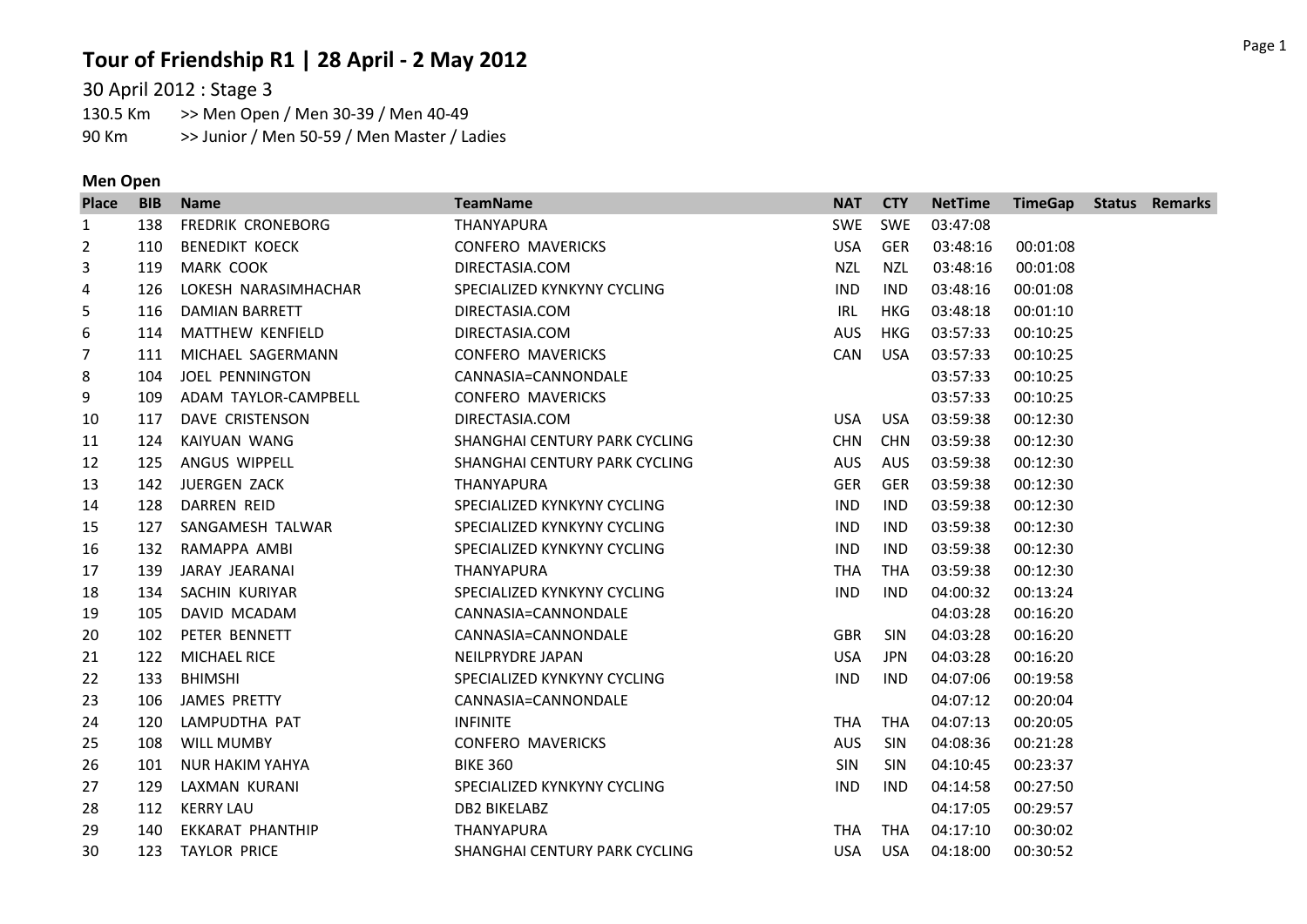| 31             | 115 | NICOLAS FAQUET         | DIRECTASIA.COM              | <b>FRA</b> | HKG        | 04:20:36 | 00:33:28 |            |
|----------------|-----|------------------------|-----------------------------|------------|------------|----------|----------|------------|
| 32             | 130 | BHARATH ROSHAN         | SPECIALIZED KYNKYNY CYCLING | <b>IND</b> | <b>IND</b> | 04:23:22 | 00:36:14 |            |
| 33             | 135 | VAIKOON KHAMCHANA      | <b>SPICE ROADS</b>          | тна        | тна        | 04:23:22 | 00:36:14 |            |
| 34             | 144 | NUT SUBKET             | <b>MERCKS BLACK GROUP</b>   | ТНА        | THA        | 04:34:19 | 00:47:11 |            |
| $\mathbf{0}$   | 103 | DAVID GOWTY            | CANNASIA=CANNONDALE         |            |            |          |          | <b>DNF</b> |
| $\mathbf{0}$   | 107 | MATT KINCH             | CONFERO MAVERICKS           |            |            |          |          | <b>DNF</b> |
| $\overline{0}$ | 131 | ROOPAK SURI            | SPECIALIZED KYNKYNY CYCLING | <b>IND</b> | <b>IND</b> |          |          | <b>DNF</b> |
| $\mathbf{0}$   | 136 | <b>JIROJ VASUHIRAN</b> | <b>SPICE ROADS</b>          | THA        | <b>THA</b> |          |          | <b>DNF</b> |
| 0              | 137 | PETR ZIUZIKOV          | <b>THANYAPURA</b>           | <b>RUS</b> | <b>RUS</b> |          |          | <b>DNF</b> |

#### **Men Junior**

| <b>Place</b>   | <b>BIB</b> | <b>Name</b>           | <b>TeamName</b>             | <b>NAT</b> | <b>CTY</b> | <b>NetTime</b> | <b>TimeGap</b> | <b>Status</b> | <b>Remarks</b> |
|----------------|------------|-----------------------|-----------------------------|------------|------------|----------------|----------------|---------------|----------------|
|                | 204        | NAVEEN                | SPECIALIZED KYNKYNY CYCLING | <b>IND</b> | <b>IND</b> | 02:36:58       |                |               |                |
| $\overline{2}$ | 206        | NOPNAN POLKSORN       | <b>POWER FORCE - RAMA 5</b> | тна        | THA        | 02:36:58       | 00:00:00       |               |                |
| 3              | 205        | NOPNON POLKASORN      | <b>POWER FORCE - RAMA 5</b> | тна        | THA        | 02:36:58       | 00:00:00       |               |                |
| 4              | 202        | SOMPECH JINO          | <b>INFINITE</b>             | тна        | THA        | 02:54:26       | 00:17:28       |               |                |
| 5              | 207        | SIVAKORN NAKCHOO      | <b>POWER FORCE - RAMA 5</b> | тна        | THA        | 02:54:57       | 00:17:59       |               |                |
| 6              | 203        | <b>GUNDE SVENSSON</b> | ттст                        | тна        | THA        | 03:12:32       | 00:35:34       |               |                |
|                | 201        | IZ JIAN SONG HO       | <b>ACS INTERNATIONAL</b>    | SIN        | <b>SIN</b> | 03:14:54       | 00:37:56       |               |                |

# **Men 30-39 years of age**

| <b>Place</b> | <b>BIB</b> | <b>Name</b>           | <b>TeamName</b>                          | <b>NAT</b> | <b>CTY</b> | <b>NetTime</b> | <b>TimeGap</b> | <b>Status</b> | <b>Remarks</b> |
|--------------|------------|-----------------------|------------------------------------------|------------|------------|----------------|----------------|---------------|----------------|
| 1            | 316        | <b>NICK SWALLOW</b>   | <b>CYCLEWORX</b>                         | <b>GBR</b> | <b>SIN</b> | 03:51:06       |                |               |                |
| 2            | 327        | NICOLAS MAGNAN        | <b>INFINITE</b>                          | THA        | <b>THA</b> | 03:51:06       | 00:00:00       |               |                |
| 3            | 324        | PETER HOPE            | <b>FUJI ASIA</b>                         | <b>AUS</b> | <b>SIN</b> | 03:51:06       | 00:00:00       |               |                |
| 4            | 318        | <b>DANNY FENG</b>     | <b>CYCLEWORX</b>                         | <b>SIN</b> | <b>SIN</b> | 03:51:07       | 00:00:01       |               |                |
| 5            | 329        | <b>BRYCE BENAT</b>    | <b>TTCT</b>                              | THA        | <b>THA</b> | 03:51:08       | 00:00:02       |               |                |
| 6            | 320        | ROMEO CAMINGAO        | <b>EXCELLENT NOODLE</b>                  | PHI        | PHI        | 03:54:20       | 00:03:14       |               |                |
| 7            | 309        | <b>BEN ARNOTT</b>     | <b>CONFERO MAVERICKS</b>                 | <b>GBR</b> | <b>SIN</b> | 03:54:20       | 00:03:14       |               |                |
| 8            | 325        | MICHEL VELASCO        | <b>FUJI ASIA</b>                         | <b>SIN</b> | <b>SIN</b> | 03:55:23       | 00:04:17       |               |                |
| 9            | 308        | <b>BRIAN JOHNSEN</b>  | <b>CONFERO MAVERICKS</b>                 |            |            | 03:55:23       | 00:04:17       |               |                |
| 10           | 328        | PATRICE ROBUSTELLI    | <b>TTCT</b>                              | THA        | <b>THA</b> | 03:55:23       | 00:04:17       |               |                |
| 11           | 319        | RAYMOND QUECK         | DB2 BIKELABZ                             |            |            | 03:57:40       | 00:06:34       |               |                |
| 12           | 313        | JODY CHAPMAN          | <b>CONFERO MAVERICKS</b>                 | <b>GBR</b> | <b>SIN</b> | 03:57:41       | 00:06:35       |               |                |
| 13           | 302        | DAVID COX             | ANZA                                     |            |            | 03:57:41       | 00:06:35       |               |                |
| 14           | 307        | ARON AKESSON          | COLOSSI.CC                               | <b>SWE</b> | <b>HKG</b> | 03:57:41       | 00:06:35       |               |                |
| 15           | 338        | WORAPHOT ATIKARNBODEE | SAWASDEE HOTEL=BIKE STATION CYCLING TEAM | THA        | <b>THA</b> | 03:57:41       | 00:06:35       |               |                |
| 16           | 303        | <b>GRAHAM DOLAN</b>   | <b>BIKE 360</b>                          | <b>GBR</b> | GBR        | 04:01:20       | 00:10:14       |               |                |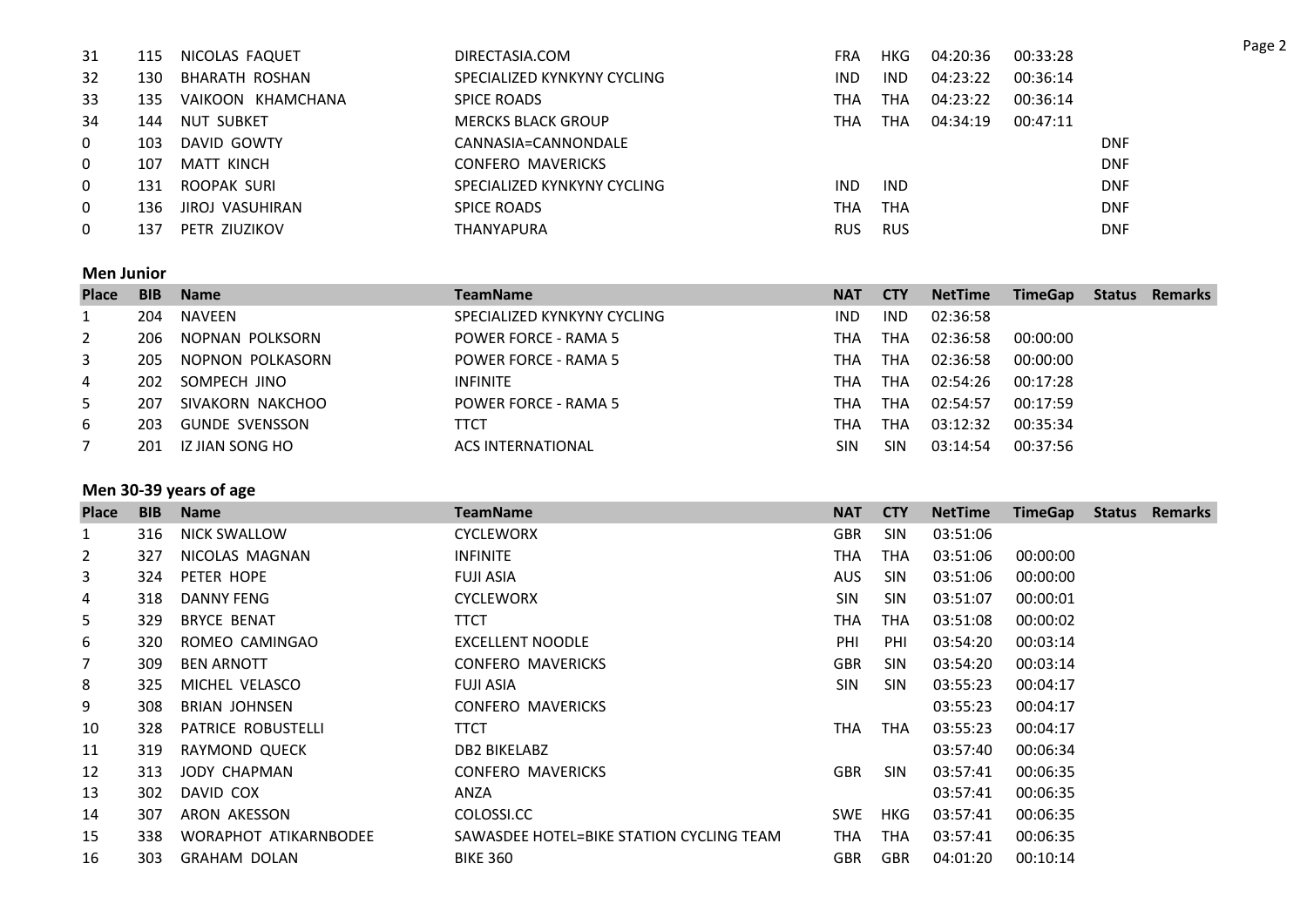| 17 | 333 | <b>RENE TABLANTE</b>           | <b>PLDT</b>                              | PHI        | PHI        | 04:05:42 | 00:14:36 |            |
|----|-----|--------------------------------|------------------------------------------|------------|------------|----------|----------|------------|
| 18 | 330 | ALEXANDER LIAUW                | N/A                                      |            |            | 04:05:42 | 00:14:36 |            |
| 19 | 312 | CHRIS NYONYINTONO              | <b>CONFERO MAVERICKS</b>                 | <b>GBR</b> | <b>SIN</b> | 04:05:42 | 00:14:36 |            |
| 20 | 346 | SAKAMATO SHINYA                | N/A                                      | <b>JPN</b> | JPN.       | 04:07:38 | 00:16:32 |            |
| 21 | 305 | <b>MD FAZBOI</b>               | <b>BIKE 360</b>                          |            |            | 04:11:11 | 00:20:05 |            |
| 22 | 310 | <b>DAVID WILKINS</b>           | <b>CONFERO MAVERICKS</b>                 | <b>GBR</b> | <b>SIN</b> | 04:11:11 | 00:20:05 |            |
| 23 | 323 | PAOLO SAULER                   | <b>FITNESS FIRST</b>                     | PHI        | PHI        | 04:12:04 | 00:20:58 |            |
| 24 | 339 | PISSANU KITTIPAKORN            | SAWASDEE HOTEL=BIKE STATION CYCLING TEAM | <b>THA</b> | <b>THA</b> | 04:12:04 | 00:20:58 |            |
| 25 | 340 | STEPHEN PEPPER ROSS            | SAWASDEE HOTEL=BIKE STATION CYCLING TEAM | <b>THA</b> | <b>THA</b> | 04:12:29 | 00:21:23 |            |
| 26 | 336 | MARK RIVERA                    | <b>PLDT</b>                              | PHI        | PHI        | 04:12:29 | 00:21:23 |            |
| 27 | 343 | <b>VORAMONTEE THARINJAROEN</b> | SAWASDEE HOTEL=BIKE STATION CYCLING TEAM | <b>THA</b> | THA        | 04:12:29 | 00:21:23 |            |
| 28 | 301 | <b>ENDRE PEDERSEN</b>          | ANZA                                     | <b>NOR</b> | <b>HKG</b> | 04:13:57 | 00:22:51 |            |
| 29 | 306 | <b>EDWARD CLUER</b>            | COLOSSI.CC                               | <b>GBR</b> | <b>HKG</b> | 04:13:57 | 00:22:51 |            |
| 30 | 347 | <b>GREG SVARC</b>              | <b>CYCLEWORX</b>                         | <b>USA</b> | <b>SIN</b> | 04:13:57 | 00:22:51 |            |
| 31 | 322 | <b>RG ROA</b>                  | <b>FITNESS FIRST</b>                     | PHI        | PHI        | 04:13:57 | 00:22:51 |            |
| 32 | 345 | <b>ZENNON KAPRON</b>           | SHANGHAI CENTURY PARK CYCLING            | <b>USA</b> | <b>USA</b> | 04:19:15 | 00:28:09 |            |
| 33 | 317 | <b>CHRISTOPHER SWALLO</b>      | <b>CYCLEWORX</b>                         | <b>GBR</b> | <b>SIN</b> | 04:20:06 | 00:29:00 |            |
| 34 | 304 | <b>GANESH SIVARAJ</b>          | <b>BIKE 360</b>                          | <b>SIN</b> | <b>SIN</b> | 04:21:49 | 00:30:43 |            |
| 35 | 332 | <b>MAKOTO SHIMAMOTO</b>        | <b>NEXT STAGE</b>                        | <b>JPN</b> | <b>JPN</b> | 04:27:11 | 00:36:05 |            |
| 36 | 331 | HIROTOSHI OTA                  | <b>NEXT STAGE</b>                        | <b>JPN</b> | <b>JPN</b> | 04:29:00 | 00:37:54 |            |
| 37 | 326 | <b>VINCENT TAM</b>             | <b>INFINITE</b>                          | <b>THA</b> | <b>THA</b> | 04:30:05 | 00:38:59 |            |
| 38 | 315 | RICHARD DONALDSON              | <b>CONFERO MAVERICKS</b>                 | <b>GBR</b> | <b>SIN</b> | 04:40:00 | 00:48:54 |            |
| 39 | 311 | <b>GEOFF POLLARD</b>           | <b>CONFERO MAVERICKS</b>                 | <b>AUS</b> | <b>SIN</b> | 05:02:45 | 01:11:39 |            |
| 40 | 342 | ASUNIT LARPCHAROEN             | SAWASDEE HOTEL=BIKE STATION CYCLING TEAM | <b>THA</b> | <b>THA</b> | 05:03:53 | 01:12:47 |            |
| 0  | 314 | ADRIO NIRO                     | <b>CONFERO MAVERICKS</b>                 | <b>ITA</b> | <b>SIN</b> |          |          | <b>DNF</b> |
| 0  | 334 | FRITZ MARTINEZ                 | <b>PLDT</b>                              | PHI        | PHI        |          |          | <b>DNF</b> |
| 0  | 335 | <b>GABRIEL LICHAUCO</b>        | <b>PLDT</b>                              | PHI        | PHI        |          |          | <b>DNF</b> |
| 0  | 337 | TIMOTHY JOSEPT(TJ) ISLA        | <b>PLDT</b>                              | PHI        | PHI        |          |          | <b>DNF</b> |

# **Men 40-49 years of age**

| <b>Place</b> | <b>BIB</b> | <b>Name</b>        | <b>TeamName</b>                   | <b>NAT</b> | <b>CTY</b> | <b>NetTime</b> | <b>TimeGap</b> | <b>Status</b> | Remarks |
|--------------|------------|--------------------|-----------------------------------|------------|------------|----------------|----------------|---------------|---------|
|              | 407        | ARNAUD SELUKOV     | ANZA                              |            |            | 03:51:15       |                |               |         |
| 2            | 440        | STEPHEN AMES       | OPTIMA CAPITAL MAVERICKS          |            |            | 03:51:15       | 00:00:00       |               |         |
| 3            | 439.       | ALAN GRANT         | OPTIMA CAPITAL MAVERICKS          | GBR        | <b>SIN</b> | 03:51:15       | 00:00:00       |               |         |
| 4            | 416        | <b>JON MALNICK</b> | <b>CUORE SUISSE</b>               | GBR        | ТНА        | 03:51:15       | 00:00:00       |               |         |
| 5            | 422        | YSMAEL GENDRANO    | <b>EXCELLENT NOODLE</b>           | PHI        | PHI        | 03:51:15       | 00:00:00       |               |         |
| 6            | 438        | DAI MATSUI         | <b>NEXT STAGE</b>                 | JPN        | JPN        | 03:51:20       | 00:00:05       |               |         |
|              | 429        | THOMAS WIEGAND     | MOBILE EDGE SPECIALIZED RACING-SG | GER        | GER        | 03:55:25       | 00:04:10       |               |         |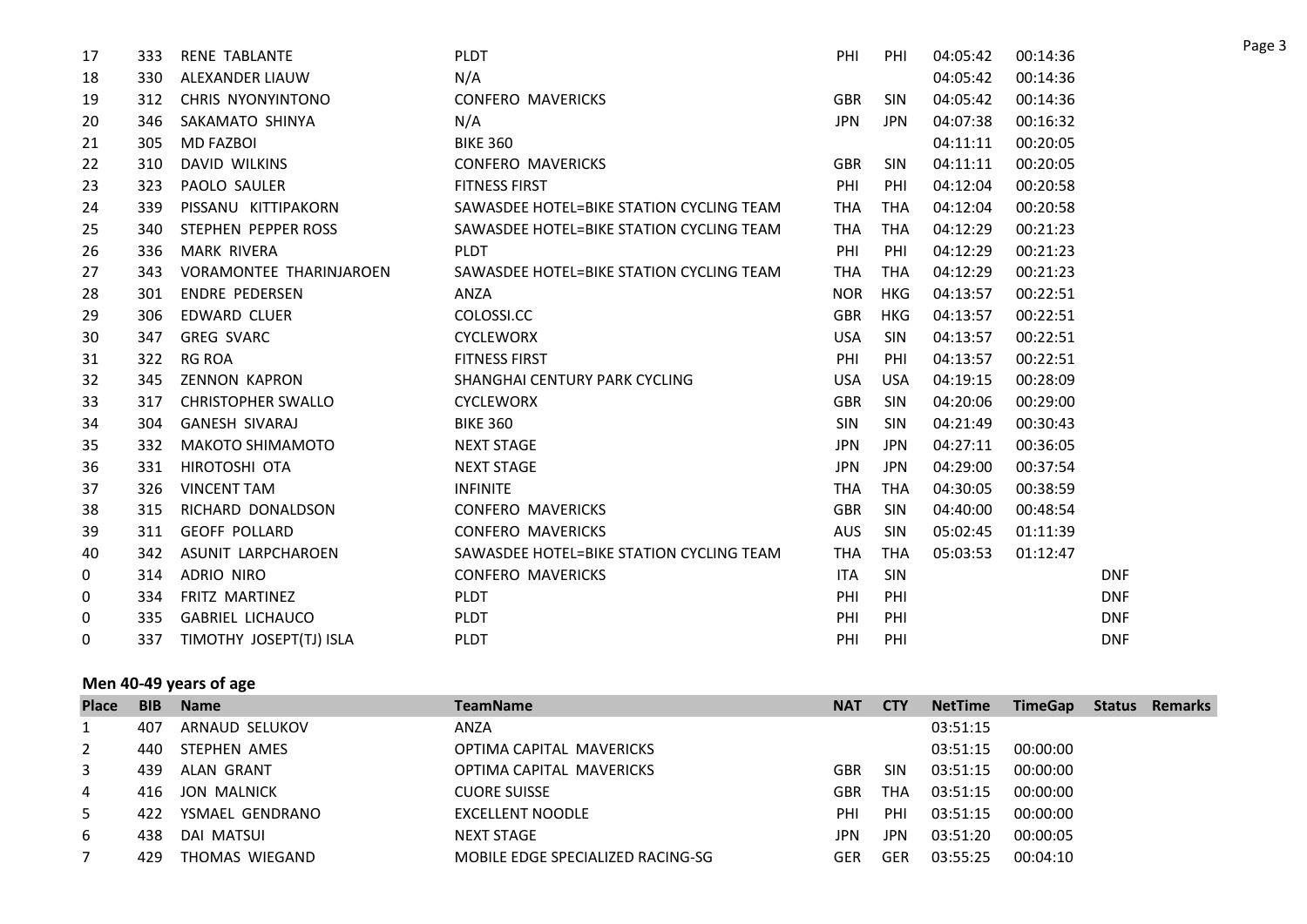| 8  | 419 | FIDEL KREUZER            | <b>CUORE SUISSE</b>               | <b>GER</b> | THA        | 03:57:39 | 00:06:24 |            |
|----|-----|--------------------------|-----------------------------------|------------|------------|----------|----------|------------|
| 9  | 409 | <b>GUILLERMO HERRERA</b> | ANZA                              |            |            | 03:57:39 | 00:06:24 |            |
| 10 | 445 | CHRIS SZPOJNAROWICZ      | OPTIMA CAPITAL MAVERICKS          | <b>GBR</b> | <b>SIN</b> | 03:58:49 | 00:07:34 |            |
| 11 | 427 | LUCA BENEDINI            | <b>KYNKYNY</b>                    | <b>ITA</b> | <b>USA</b> | 04:03:58 | 00:12:43 |            |
| 12 | 403 | RICHARD THEVENON         | ANZA                              |            |            | 04:04:20 | 00:13:05 |            |
| 13 | 444 | RICHARD PAINE            | OPTIMA CAPITAL MAVERICKS          |            |            | 04:04:21 | 00:13:06 |            |
| 14 | 441 | ADAM HORLER              | OPTIMA CAPITAL MAVERICKS          |            |            | 04:04:21 | 00:13:06 |            |
| 15 | 404 | <b>STEPHEN PENNELL</b>   | ANZA                              |            |            | 04:04:21 | 00:13:06 |            |
| 16 | 426 | STEPHEN SOSLER           | <b>KYNKYNY</b>                    | <b>USA</b> | <b>IND</b> | 04:04:21 | 00:13:06 |            |
| 17 | 421 | DIRK NICOLAY             | DB2 BIKELABZ                      |            |            | 04:04:21 | 00:13:06 |            |
| 18 | 431 | EFFANDY ROSLI            | MOBILE EDGE SPECIALIZED RACING-SG | <b>SIN</b> | <b>SIN</b> | 04:04:21 | 00:13:06 |            |
| 19 | 415 | VEERACHAI SANGKARAT      | <b>CUORE SUISSE</b>               | <b>THA</b> | THA        | 04:04:21 | 00:13:06 |            |
| 20 | 433 | <b>ROBERT MEEK</b>       | <b>FUJI ASIA</b>                  | <b>GBR</b> | <b>GBR</b> | 04:04:21 | 00:13:06 |            |
| 21 | 428 | <b>MATT BARRETT</b>      | <b>KYNKYNY</b>                    | <b>GBR</b> | <b>IND</b> | 04:09:21 | 00:18:06 |            |
| 22 | 424 | SILVESTER NUM            | <b>INFINITE</b>                   | <b>THA</b> | THA        | 04:14:51 | 00:23:36 |            |
| 23 | 414 | FILIP DE TROETSEL        | <b>CUORE SUISSE</b>               | <b>BEL</b> | <b>BEL</b> | 04:14:51 | 00:23:36 |            |
| 24 | 448 | MARTIN LORENZO           | <b>PLDT</b>                       | PHI        | PHI        | 04:14:53 | 00:23:38 |            |
| 25 | 423 | RUEL GENDRANO            | <b>EXCELLENT NOODLE</b>           | PHI        | PHI        | 04:14:54 | 00:23:39 |            |
| 26 | 435 | DANIEL BROWN             | N/A                               | <b>GBR</b> | <b>GBR</b> | 04:15:34 | 00:24:19 |            |
| 27 | 437 | SATOSHI FUJIWARA         | <b>NEXT STAGE</b>                 | <b>JPN</b> | <b>JPN</b> | 04:17:11 | 00:25:56 |            |
| 28 | 417 | <b>HAMISH KEITH</b>      | <b>CUORE SUISSE</b>               | <b>GBR</b> | THA        | 04:22:07 | 00:30:52 |            |
| 29 | 410 | <b>KEITH POWELL</b>      | COLOSSI.CC                        | <b>GBR</b> | <b>HKG</b> | 04:22:28 | 00:31:13 |            |
| 30 | 449 | ALLEN LUETH              | SHANGHAI CENTURY PARK CYCLING     | <b>USA</b> | <b>USA</b> | 04:22:39 | 00:31:24 |            |
| 31 | 418 | <b>RENE BROTZGE</b>      | <b>CUORE SUISSE</b>               | <b>SUI</b> | <b>THA</b> | 04:22:39 | 00:31:24 |            |
| 32 | 406 | <b>ALAN BENSON</b>       | ANZA                              | <b>IRL</b> | <b>SIN</b> | 04:22:39 | 00:31:24 |            |
| 33 | 408 | DONAL LOUGHREY           | ANZA                              |            |            | 04:22:39 | 00:31:24 |            |
| 34 | 411 | <b>GLEN PENDRY</b>       | COLOSSI.CC                        |            |            | 04:22:53 | 00:31:38 |            |
| 35 | 443 | PAUL DALTON              | OPTIMA CAPITAL MAVERICKS          | <b>AUS</b> | <b>SIN</b> | 04:27:37 | 00:36:22 |            |
| 36 | 447 | PETER GONZALEZ           | <b>PLDT</b>                       | PHI        | PHI        | 04:32:41 | 00:41:26 |            |
| 37 | 434 | KEITH RUSSELL            | N/A                               | <b>GBR</b> | <b>GBR</b> | 04:32:41 | 00:41:26 |            |
| 38 | 453 | STEPHEN CAMPBELL         | <b>TWICKENHAM CYCLING CLUB</b>    | <b>GBR</b> | GBR        | 04:36:00 | 00:44:45 |            |
| 39 | 430 | CHINHIM NEO              | MOBILE EDGE SPECIALIZED RACING-SG | <b>SIN</b> | <b>SIN</b> | 04:36:00 | 00:44:45 |            |
| 40 | 405 | JOHN BATEMAN             | ANZA                              |            |            | 04:36:00 | 00:44:45 |            |
| 41 | 412 | GILLES BANZIGER          | <b>CUORE SUISSE</b>               | <b>SUI</b> | <b>THA</b> | 04:38:24 | 00:47:09 |            |
| 42 | 402 | <b>COLIN WHITEHEAD</b>   | ANZA                              | <b>GBR</b> |            | 4:45:06  | 00:53:51 |            |
| 43 | 442 | <b>MATT LODGE</b>        | OPTIMA CAPITAL MAVERICKS          |            |            | 4:52:44  | 01:01:29 |            |
| 44 | 450 | HIDEO KUDO               | SHANGHAI CENTURY PARK CYCLING     | <b>JPN</b> | <b>JPN</b> | 4:52:56  | 01:01:41 |            |
| 0  | 401 | <b>MARK HALLER</b>       | ANZA                              | <b>GBR</b> | SIN        |          |          | <b>DNF</b> |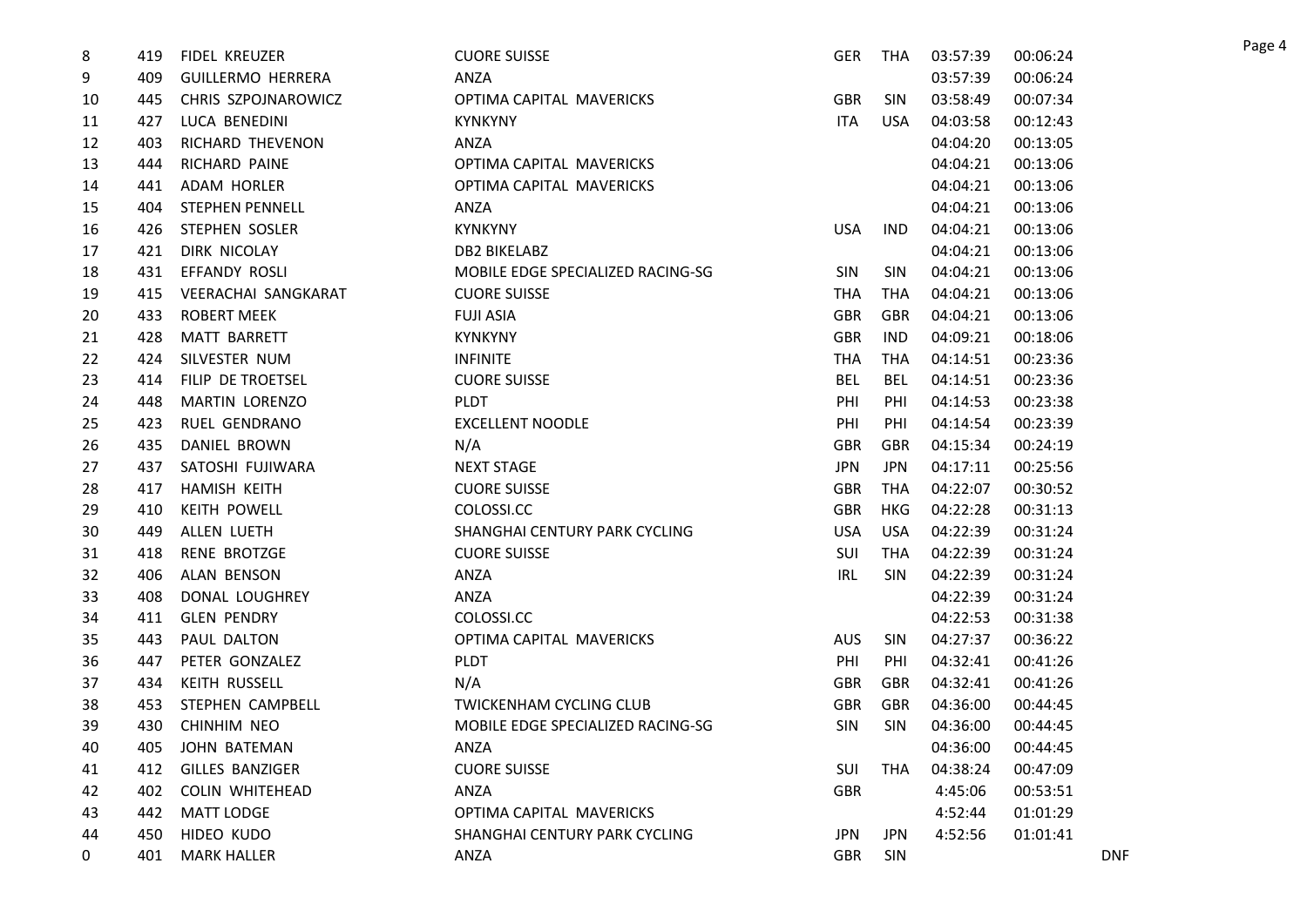| 425 | DOUGLAS SMITH  | <b>KYNKYNY</b>                | <b>GBR</b> | <b>IND</b> | <b>DNF</b> |
|-----|----------------|-------------------------------|------------|------------|------------|
| 436 | GOICHI MATSUI  | <b>NEXT STAGE</b>             | JPN        | <b>JPN</b> | <b>DNF</b> |
| 451 | BERGGREN BJORN | SHANGHAI CENTURY PARK CYCLING |            |            | <b>DNF</b> |
| 452 | JOS WALLIG     | SIAM BIKE TOUR PHUKET         |            |            | <b>DNF</b> |

### **Men 50-59 years of age**

| <b>Place</b>   | <b>BIB</b> | <b>Name</b>                | <b>TeamName</b>                          | <b>NAT</b> | <b>CTY</b> | <b>NetTime</b> | <b>TimeGap</b> | <b>Status</b> | Remarks |
|----------------|------------|----------------------------|------------------------------------------|------------|------------|----------------|----------------|---------------|---------|
| 1              | 519        | <b>MARTIN BROT</b>         | <b>SIAM BIKE TOUR PHUKET</b>             | SUI        | THA        | 02:34:47       |                |               |         |
| $\overline{2}$ | 506        | ROLANDO PAGNANAWON         | <b>EXCELLENT NOODLE</b>                  | PHI        | PHI        | 02:34:47       | 00:00:00       |               |         |
| 3              | 516        | MICHAEL SWEET              | RAMA 9                                   | <b>USA</b> | <b>THA</b> | 02:34:53       | 00:00:06       |               |         |
| 4              | 512        | JOHN SVENSON               | <b>TTCT</b>                              | THA        | THA        | 02:34:53       | 00:00:06       |               |         |
| 5              | 507        | ELPIDIO UNTALAN            | <b>EXCELLENT NOODLE</b>                  | PHI        | PHI        | 02:34:53       | 00:00:06       |               |         |
| 6              | 501        | STEVEN WONG                | ANZA                                     |            |            | 02:35:00       | 00:00:13       |               |         |
| 7              | 513        | ERIC FRANCHET              | N/A                                      | THA        | THA        | 02:35:02       | 00:00:15       |               |         |
| 8              | 515        | MASAKAZU SUGIMOTO          | <b>NEXT STAGE</b>                        | <b>JPN</b> | <b>JPN</b> | 02:38:24       | 00:03:37       |               |         |
| 9              | 505        | <b>GLENN HARRISON</b>      | <b>CUORE SUISSE</b>                      | <b>GBR</b> | THA        | 02:38:24       | 00:03:37       |               |         |
| 10             | 508        | FERDINAND OJERIO           | <b>EXCELLENT NOODLE</b>                  | PHI        | PHI        | 02:38:24       | 00:03:37       |               |         |
| 11             | 510        | SUVIT JATUJINDA            | <b>TTCT</b>                              | THA        | THA        | 02:42:44       | 00:07:57       |               |         |
| 12             | 518        | KAORU KAMIMURA             | SAWASDEE HOTEL=BIKE STATION CYCLING TEAM | <b>JPN</b> | THA        | 02:42:44       | 00:07:57       |               |         |
| 13             | 511        | NUTHAPHOL HORSAKUL         | <b>TTCT</b>                              | THA        | <b>THA</b> | 02:42:44       | 00:07:57       |               |         |
| 14             | 521        | NICK PANOU                 | <b>REVSIN</b>                            | AUS        | <b>SIN</b> | 02:42:44       | 00:07:57       |               |         |
| 15             | 522        | SOMKUAN ASOKEPORNCHAI      | <b>MERCKS BLACK GROUP</b>                | THA        | THA        | 02:45:32       | 00:10:45       |               |         |
| 16             | 502        | <b>BILL OLVER</b>          | ANZA                                     |            |            | 02:45:33       | 00:10:46       |               |         |
| 17             | 504        | JON JONES                  | <b>CUORE SUISSE</b>                      | <b>GBR</b> | <b>THA</b> | 02:48:37       | 00:13:50       |               |         |
| 18             | 503        | MICHAEL LOVE               | <b>CUORE SUISSE</b>                      | <b>GBR</b> | THA        | 02:48:59       | 00:14:12       |               |         |
| 19             | 509        | <b>DENISON SEAH</b>        | MOBILE EDGE SPECIALIZED RACING-SG        | <b>SIN</b> | <b>SIN</b> | 02:49:58       | 00:15:11       |               |         |
| 20             | 520        | SICHOL SANGGUANSUPHAYAKORN | RAMA 9                                   | THA        | THA        | 03:03:35       | 00:28:48       |               |         |

#### **Men Master**

| <b>Place</b> | <b>BIB</b> | <b>Name</b>     | <b>TeamName</b>  | <b>NAT</b> | <b>CTY</b> | <b>NetTime</b> | <b>TimeGap</b> | Status | Remarks |
|--------------|------------|-----------------|------------------|------------|------------|----------------|----------------|--------|---------|
|              | 601        | TONY ASPELL     | EXCELLENT NOODLE | PHI        | PHI        | 02:44:19       |                |        |         |
|              | 602        | JUNICHI ARAO    | NEILPRYDRE JAPAN | JPN        | <b>JPN</b> | 02:52:10       | 00:07:51       |        |         |
| 3            | 604        | RICHARD RAMSDEN | TURN PRO AT 60TH | GBR        | THA        | 02:52:10       | 00:07:51       |        |         |
| 4            | 605        | LERSAK INCHAI   | TURN PRO AT 60TH | CHN        | THA        | 03:12:58       | 00:28:39       |        |         |
| 5            | 603        | CURTIS WONG     | TURN PRO AT 60TH | USA        | THA        | 03:26:53       | 00:42:34       |        |         |

**Ladies**

Page 5